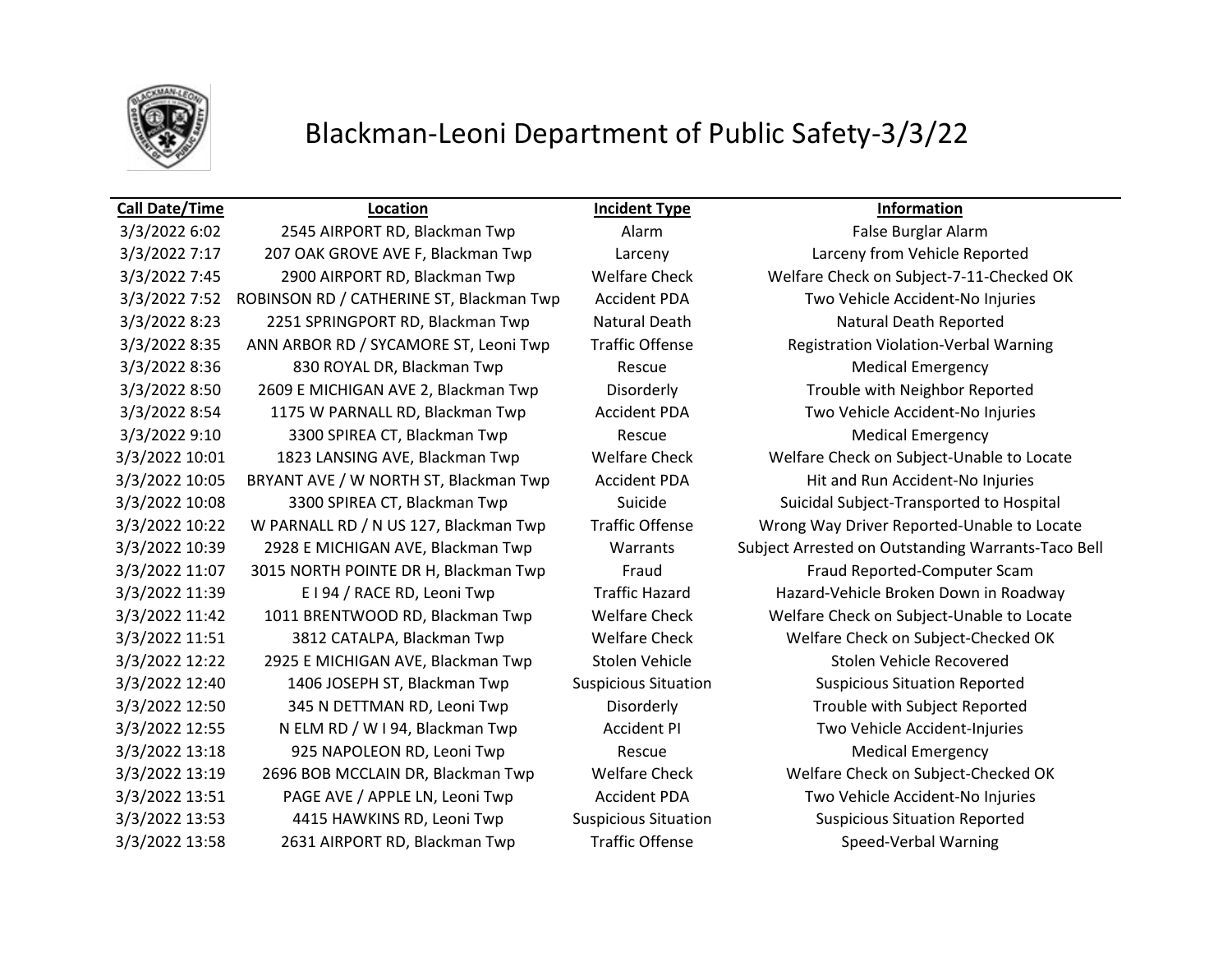

# Blackman-Leoni Department of Public Safety-3/3/22

| <b>Call Date/Time</b> | Location                                                | <b>Incident Type</b>        | Information                                        |
|-----------------------|---------------------------------------------------------|-----------------------------|----------------------------------------------------|
| 3/3/2022 14:05        | 3334 BUCKTHORN CIR, Blackman Twp                        | <b>Welfare Check</b>        | Welfare Check on Subject-Checked OK                |
|                       | 3/3/2022 14:16 W PARNALL RD / LANSING AVE, Blackman Twp | <b>Traffic Offense</b>      | <b>Speed-Citation Issued</b>                       |
| 3/3/2022 14:32        | ANN ARBOR RD / N SUTTON RD, Leoni Twp                   | <b>Traffic Offense</b>      | Fail to Yield-Verbal Warning                       |
|                       | 3/3/2022 14:43 S SUTTON RD / CLARKWAY RD, Blackman Twp  | <b>Traffic Offense</b>      | Speed-Verbal Warning                               |
| 3/3/2022 14:51        | 6027 ANN ARBOR RD, Leoni Twp                            | Disorderly                  | Trouble with Subject Reported-Colonial Inn         |
| 3/3/2022 14:58        | 2620 E MICHIGAN AVE, Blackman Twp                       | Alarm                       | False Burglar Alarm                                |
| 3/3/2022 15:05        | 1700 W MICHIGAN AVE, Blackman Twp                       | Abandoned Vehicle           | Abandoned Vehicle Reported-Walmart                 |
| 3/3/2022 15:18        | 3435 E MICHIGAN AVE, Leoni Twp                          | <b>Traffic Offense</b>      | <b>Equipment-Verbal Warning</b>                    |
| 3/3/2022 15:37        | PAGE AVE / STILLWELL AVE, Leoni Twp                     | <b>Traffic Offense</b>      | Red Light-Verbal Warning                           |
| 3/3/2022 16:16        | HENRY ST / MAX ST, Blackman Twp                         | Hit and Run                 | Hit and Run Accident-Citations Issued              |
| 3/3/2022 16:17        | 3300 SPIREA CT, Blackman Twp                            | Rescue                      | <b>Medical Emergency</b>                           |
| 3/3/2022 16:28        | 559 MURPHY ST, Blackman Twp                             | <b>Welfare Check</b>        | Welfare Check on Subject-Unable to Locate          |
| 3/3/2022 16:33        | 1823 LANSING AVE, Blackman Twp                          | Peace Officer               | Stand-By While Property Picked-Up                  |
| 3/3/2022 17:34        | 2251 SPRINGPORT RD, Blackman Twp                        | Rescue                      | <b>Medical Emergency</b>                           |
| 3/3/2022 17:49        | N US 127 / BOARDMAN RD, Blackman Twp                    | <b>Motorist Assist</b>      | Motorist Assist-Vehicle Problems                   |
| 3/3/2022 18:09        | 153 BOLAND ST, Blackman Twp                             | Rescue                      | <b>Medical Emergency</b>                           |
| 3/3/2022 18:48        | 2930 PHEASANT RUN DR, Blackman Twp                      | Domestic                    | Domestic Dispute-Verbal                            |
| 3/3/2022 19:05        | 4113 PAGE AVE, Leoni Twp                                | Rescue                      | <b>Medical Emergency</b>                           |
| 3/3/2022 19:05        | E MICHIGAN AVE / N PORTAGE RD, Leoni Twp                | <b>Suspicious Situation</b> | <b>Suspicious Situation Reported-Checked OK</b>    |
| 3/3/2022 19:13        | 5608 HOLLY DR, Leoni Twp                                | Fire                        | Outside Odor Investigation-Nothing Found           |
| 3/3/2022 19:43        | 400 N DETTMAN RD, Blackman Twp                          | Fire                        | <b>Structure Fire-Minor Damage</b>                 |
| 3/3/2022 20:05        | 261 VISTA DR, Leoni Twp                                 | <b>MDOP</b>                 | Damage to Property Reported-Suspect Identified     |
| 3/3/2022 20:16        | 3300 SPIREA CT 216, Blackman Twp                        | Rescue                      | <b>Medical Emergency</b>                           |
| 3/3/2022 20:40        | 4162 LANCASHIRE DR, Summit Twp                          | Assist                      | Assist to Jackson County Sheriff's Department      |
| 3/3/2022 20:41        | 604 FOURTH ST, Jackson                                  | Fire                        | Assist to Jackson Fire Department                  |
| 3/3/2022 20:53        | 1418 GALLERY PLACE DR, Blackman Twp                     | Parking                     | Parking Complaint-Referred to Apartment Management |
| 3/3/2022 21:06        | 3500 ONEILL DR, Blackman Twp                            | Larceny                     | Larceny Reported-Wallet Stolen-Olive Garden        |
| 3/3/2022 21:13        | 4125 FAIRVIEW AVE, Leoni Twp                            | <b>Welfare Check</b>        | Welfare Check on Subject-Unable to Locate          |